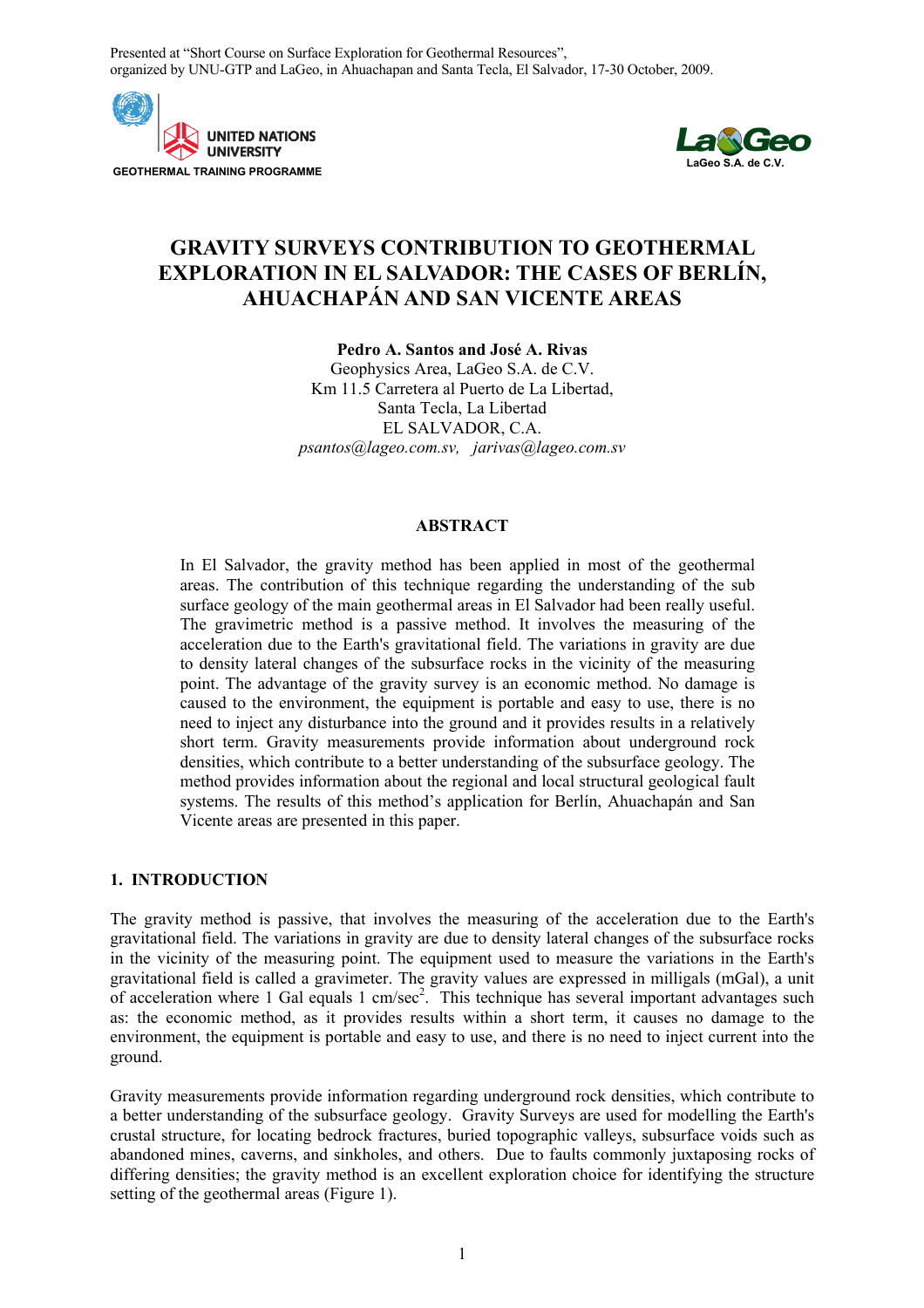In order to obtain information about the sub surface density from the gravity measurement, it is necessary to make several corrections to the measured value. The final corrected values of the gravity anomaly, is called Bouguer anomaly and is given by:

*gc = gobs - gn + 0.3086h - 0.04193r h + TC (in mgal)* (1)

where Gobs: Gravity readings observed at each gravity station after corrections have been applied for instrument drift and earth tides.

> *0.3086h:* The gravity variations caused by elevation differences in the observation locations.

> *0.04193r h: Correction from the excess mass material between the station and sea level.*



FIGURE 1: Gravity anomaly and a buried fault

 *gn:* normal reference gravity according to an international formula. TC: The terrain correction accounts for variations in the observed gravitational values

Assuming these corrections have accurately accounted for the variations in gravitational acceleration, the Corrected Bouguer Gravity can be assumed to be caused by variation density beneath the observation point.

Some possible causes of density contrast and gravity anomalies in a geothermal field are: an increase of stratum density due to the mineral deposition during the geothermal fluid path; stratum alteration, faults and dykes, intrusive rock, porosity variations, and others. Most of the high temperature geothermal systems over volcanic arcs in a subduction zone setting are associated with heat transfer from a deep intrusion, which occurs at higher levels in the upper brittle crust. Culling intrusions are usually very dense bodies. Occasionally, higher gravity intrusions can be recognized by a gravity survey (Hochstein and Soenkono, 1994).

In El Salvador the gravity methods had been applied in most of the geothermal areas. This paper shows the contribution of this technique in the understanding of the sub surface of the main geothermal area in El Salvador.

## **2. THE CASE OF BERLIN GEOTHERMAL FIELD**

Gravity survey is one of the most useful exploration tools applied in the Berlin geothermal field, its result has contributed to the better understanding of the conceptual model of this geothermal system. More than 400 gravity stations have been measured in two different surveys carried out by CEL 1994 and LAGEO in 2001 and 2005. The data was processed using a density value of 2.3  $gr/cm^3$ , a value derived from the average data measured from the well cores (Larios, 1987).

Bouguer and residual Bouguer anomaly gravity maps as well as a first and second horizontal derivative map had been created for this density value. The residual anomaly map is drafted eliminating the effect of the regional morphology over the area of study. As a result, the local structural effects are more evident, and the regional structural features are enlarged.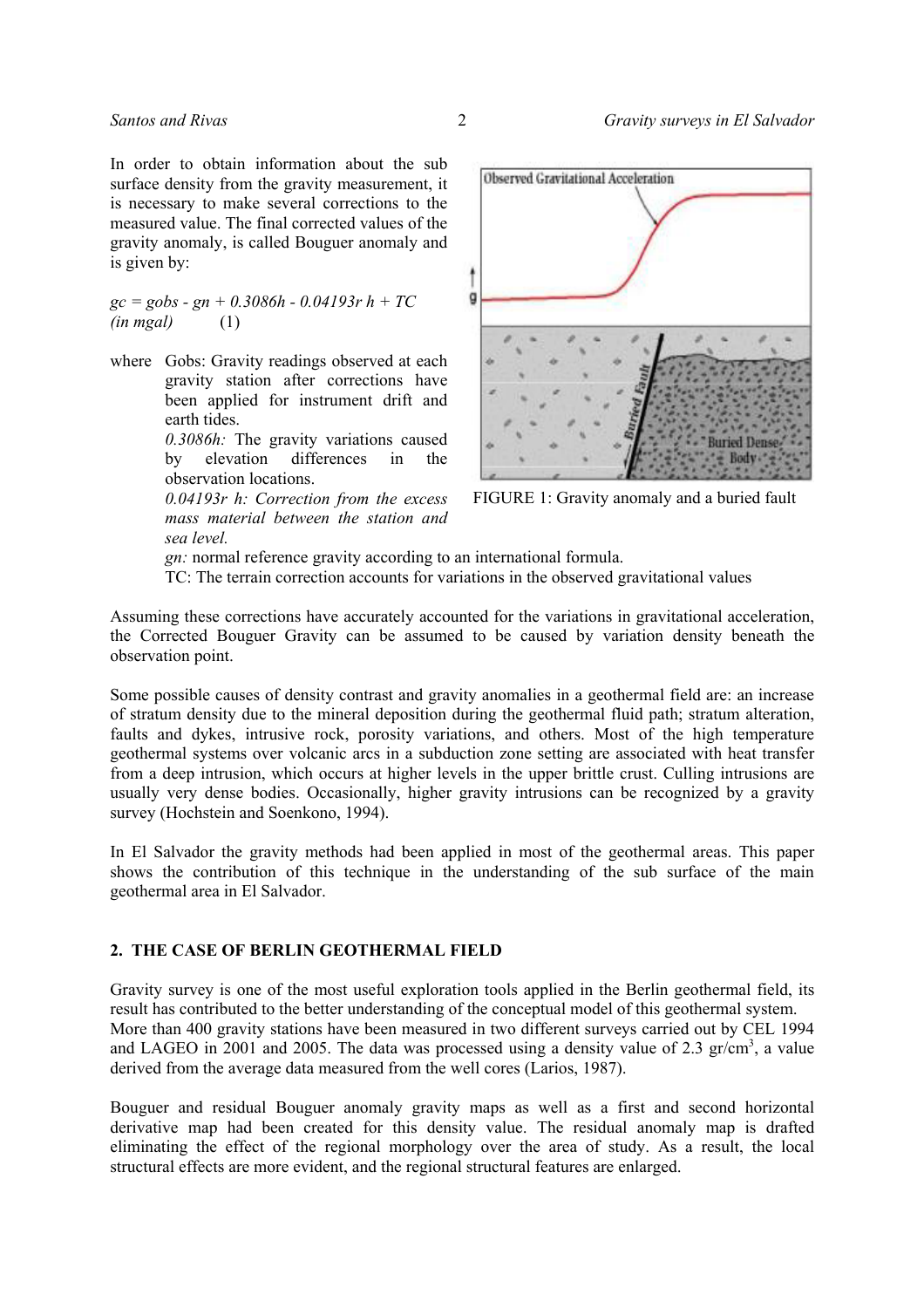The Berlin residual anomaly map shows features associated with important geological structures described as follows (Figure 2). The west and east field limits are featured by the presence of a gravity gradient from positive and negative anomaly values. These boundaries are in good correlation with Guallinac and Las Crucitas faults. This combination of positive and negative residual anomalies results from the combined effect of numerous extrusion and piroclastic flows with different density. A negative gravity anomaly appears over the Tecapa volcanic complex, probably due to the lower density material filling subsurface fractures or the vapour saturation. The main geothermal reservoir area is located over a positive gravity anomaly. The density increase of this area could be associated with the propilitization due to the mineral deposition during the geothermal fluid circulation, and consequently the reduction of porosity.

The quantitative analysis performed along profiles provides information about the subsurface beneath the geothermal field. Figure 3 shows a 2.5 D analysis profile located in a NW - SE direction. A good fitting was achieved between the calculated and measured curves. The seal cap is associated with a stratum of 2.1  $gr/cm<sup>3</sup>$  density, which is represented by the abundant presence of clay alteration minerals with a relatively high alteration degree. The reservoir cap presents a 2.45 gr/cm<sup>3</sup> density value. This cap is lifted in the field's southern part, in the production well zone. This layer is associated with fractured lava filled by geothermal fluid. The basement density of 2.6  $gr/cm<sup>3</sup>$  is estimated. This is related to tertiary rock. A good correlation was observed among the magnetoteluric (MT) distribution layers. The conductive layer (lower than 10 ohm-m) is associated with the reservoir seal cap, and it corresponds to the lower density stratum. The productive reservoir distinguished by its resistivity values in between 15 and 60 ohm-m corresponds to the top of the resistivity basement. The increase of the resistivity is associated with the reduction of porosity.



FIGURE 2: Berlin residual gravity map

profile analysis (CEL, 2000)

## **3. THE CASE OF SAN VICENTE GEOTHERMAL AREA**

The gravity survey carried out in the San Vicente Geothermal area provided useful information for the understanding of the conceptual model of the geothermal field. The regional and local structures were delineated based on the anomaly gravity maps created from the gravity data. The results of MT and gravity combination allowed the delineation of the producer reservoir geometry.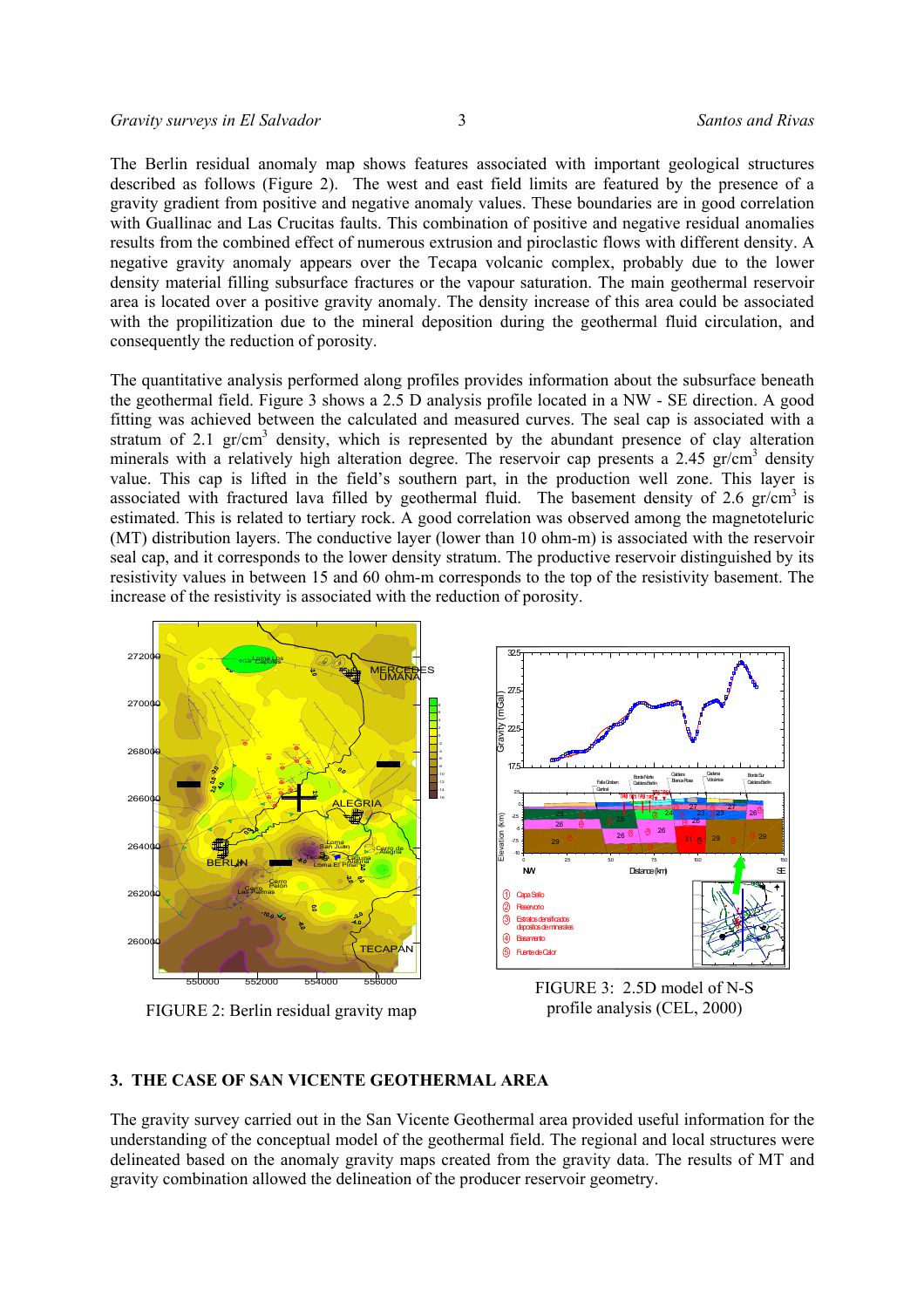Two main gravity surveys were carried out by CEL in 1993 and by LAGEO at the beginning of 2005. A total of 480 gravity stations were measured in both surveys. The equipment used consisted of two analogical gravity meters: Worden (by CEL) and a digital gravity meter Scintrex, model CG-3  $(LAGEO)$ . The density value 2.2 gr/cm<sup>3</sup> was used for the preparation of gravity anomaly maps, taken from the average values of three Nettleton profile analyses performed by CEL (ELC, 1993).

For the selected density, Bouguer, regional and residual anomaly maps were prepared. A 2D analysis over several gravity profiles combined with an MT resistivity layer sequence was carried out using the Wing Link Software. The Bouguer anomaly map shows evidence for the regional influence of the E-W El Salvador central graven. The high gradient of gravity iso-contours are aligned in this direction. Local NW-SE geological structures are lightly observed in this anomaly map; those play an important roll in the geothermal pattern fluid circulation (Figure 4a).

A better resolution of the mentioned structures is observed in the residual Bouguer gravity anomaly map (Figure 4b). The E-W graven faults mapped by LaGeo's geologists present a good correlation with the gravity contrast anomaly. New and better defined NW-SE structures are observed in this residual anomaly map. This result allows having a better image of the structural map of the San Vicente geothermal area.



FIGURE 4: a) Bouguer and b) Residual Bouguer anomaly maps of the San Vicente geothermal area

A positive gravity anomaly body at depth is observed to the northeast of SV-1 well. This is congruent with the high resistivity core observed in the MT map at  $-250$  m s.n.m. (Figure 5), which is associated to the propilithic productive reservoir (LaGeo, 2005). Two dimensional interpretations of the gravity data have been performed along with several profiles. The initial guess was created based on the MT resistivity contrast layer. The correlation between both methods along the profiles is as follows:

The conductive layer associated with altered clays corresponds to a 2.0  $gr/cm^3$  gravity density layer.



FIGURE 5: Correlation of 2D gravity model and 3D MT resistivity anomaly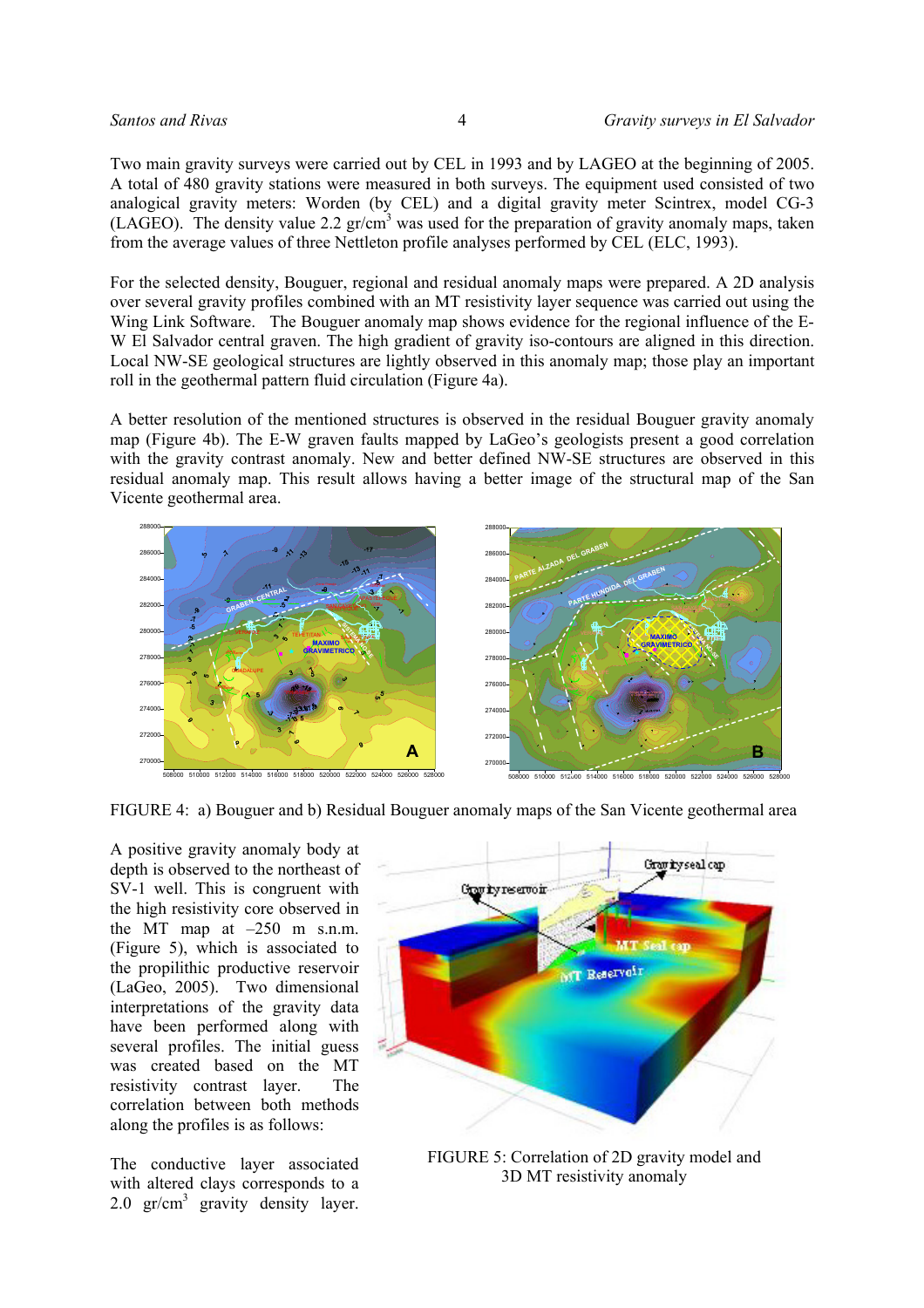The range associated with temperature inferred runs from 150 to 180°C. The MT resistivity basement associated with fractured andesitic lavas with propylitic alteration corresponds to a 2.4  $\text{gr/cm}^3$  density gravity layer. It is believed that this layer represents the producer of the high temperature reservoir (Figure 5).

# **4. THE CASE OF THE AHUACHAPAN GEOTHERMAL FIELD**

The gravity data set consists of 330 stations in a total area of 300  $\text{km}^2$ . This data was gathered by LaGeo in two different surveys, 2001 and 2003, using a digital gravity meter Scintrex model CG-3. The data was processed for a density of 2.2  $grc/cm<sup>3</sup>$  selected from the density distribution base measured on cores coming from the Ahuachapan geothermal wells (ENEL, 2004). For the selected density, Bouguer, regional and residual anomaly maps were prepared. A 2D analysis over several gravity profiles combined with an MT resistivity layer sequence was carried out using the Wing Link Software.



FIGURE 6: Residual anomaly map of the Ahuachapán geothermal area (ENEL 2004)



FIGURE 7: Correlation of the 2D gravity model and the 3D MT resistivity anomaly

The residual Bouguer map shows that an Ah-core field is located on the NW limit of a relatively shallow gravimetric maximum with an ENE-WSW trend, which belongs to the regional structural trend observed in this area (Figure 6). A secondary gravity NNW-SSE trend is identified following the Chipilapa wells towards the north, which could be associated with a local geological structural system.

The positive anomaly distinguishing the Ahuachapán geothermal field could be related to a shallow 3D dense body, which is not connected to a particular structure, but associated with the propylitization of volcanic rocks altered as a consequence of the geothermal system's strong thermal activity. The 2D gravity model was prepared using the 3D MT background and the information of the hydrothermal alteration (Figure 7). The final adjustment congruent with MT and gravity data was:

- A shallow low density body  $(2.35 \text{ gr/cm}^3)$  associated with the argillic, and argillic-pyllytic altered rocks.
- An intermediate 2.45-2.5  $gr/cm<sup>3</sup>$  density body related to the propilitized reservoir layer in accordance with a deep MT conductive cap.
- A deep dense body of 2.55  $g/cm<sup>3</sup>$  with a shape consistent with the deep MT resistor and propylitic facies top.

This correlation is similar to the one observed in the San Vicente and Berlín geothermal areas among the MT resistive basement, the propilitized zone and the maximum gravimetric body. It can be considered an important tool in geothermal exploration and to fix the limits of known andesitic geothermal fields (ENEL, 2004).